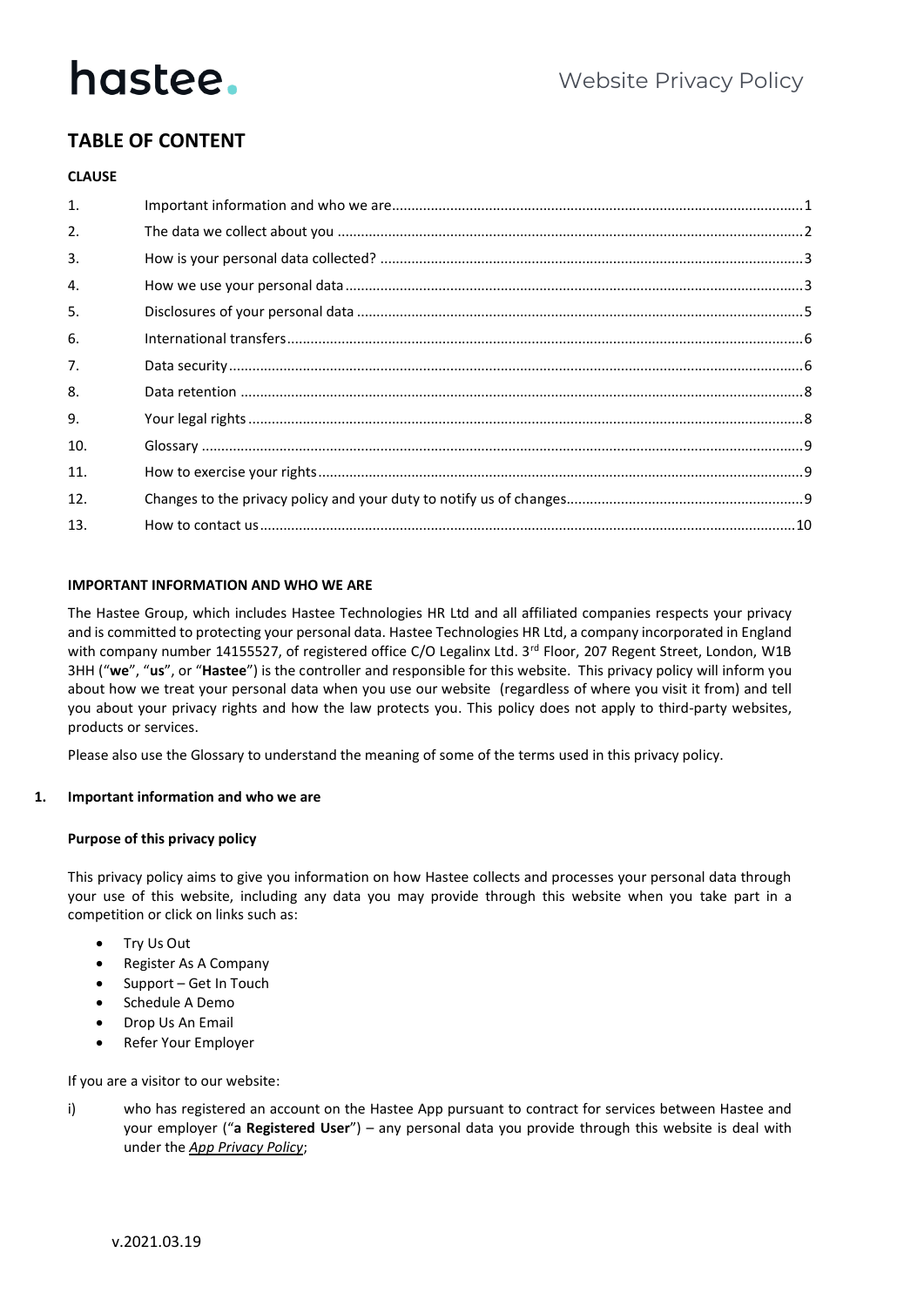ii) and are a client with whom Hastee has a contract for services ("**Client Contract**"), a separate data processing agreement, as contained in that Client Contract, applies to any information you provide through this website.

It also sets out the choices you can make about the Personal Data we collect and the legal rights you have in relation to your Personal Data.

This website is not intended for children and we do not knowingly collect data relating to children.

It is important that you read this privacy policy together with any other privacy policy or fair processing policy we may provide on specific occasions when we are collecting or processing personal data about you so that you are fully aware of how and why we are using your data. This privacy policy supplements other notices and privacy policies and is not intended to override them.

### **Controller**

Hastee is the controller responsible for this website and personal data collected through it.

We have appointed a data privacy manager who is responsible for overseeing questions in relation to this privacy policy. If you have any questions about this privacy policy, including any requests to exercise your legal rights, please contact the data privacy manager using the details set out below.

#### **Third-party links**

This website may include links to third-party websites, plug-ins and applications. Clicking on those links or enabling those connections may allow third parties to collect or share data about you. We do not control these third-party websites and are not responsible for their privacy statements. When you leave our website, we encourage you to read the privacy policy of every website you visit.

### <span id="page-1-0"></span>**2. The data we collect about you**

Personal data, or personal information, means any information about an individual from which that person can be identified. It does not include data where the identity has been removed (anonymous data).

When you use our website, we may collect, use, store and transfer different kinds of personal data about you which we have grouped together as follows:

**Identity Data** includes first name, last name, username or similar identifier. If you are a Registered User and you provided us with your payroll or employer ID when clicking on the "Request Invitation Code" link - our use of this personal data will be governed by the terms of our *[App Privacy Policy](https://www.hastee.com/app-policy/)*.

**Contact Data** includes email address and telephone numbers.

**Technical Data** includes internet protocol (IP) address, your login data, browser type and version, time zone setting and location, browser plug-in types and versions, operating system and platform, and other technology on the devices you use to access this website.

**Profile Data** includes your name and password (if you click on the link to "Sign Up as an Employer"), feedback and survey responses.

**Usage Data** includes information about how you use our website, products and services.

**Marketing and Communications Data** includes your preferences in receiving marketing from us and our third parties and your communication preferences.

We also collect, use and share **Aggregated Data** such as statistical or demographic data for any purpose. Aggregated Data could be derived from your personal data but is not considered personal data in law as this data will not directly or indirectly reveal your identity. For example, we may aggregate your Usage Data to calculate the percentage of users accessing a specific website feature. However, if we combine or connect Aggregated Data with your personal data so that it can directly or indirectly identify you, we treat the combined data as personal data which will be used in accordance with this privacy policy.

We do not collect any **Special Categories of Personal Data** about you (this includes details about your race or ethnicity, religious or philosophical beliefs, sex life, sexual orientation, political opinions, trade union membership,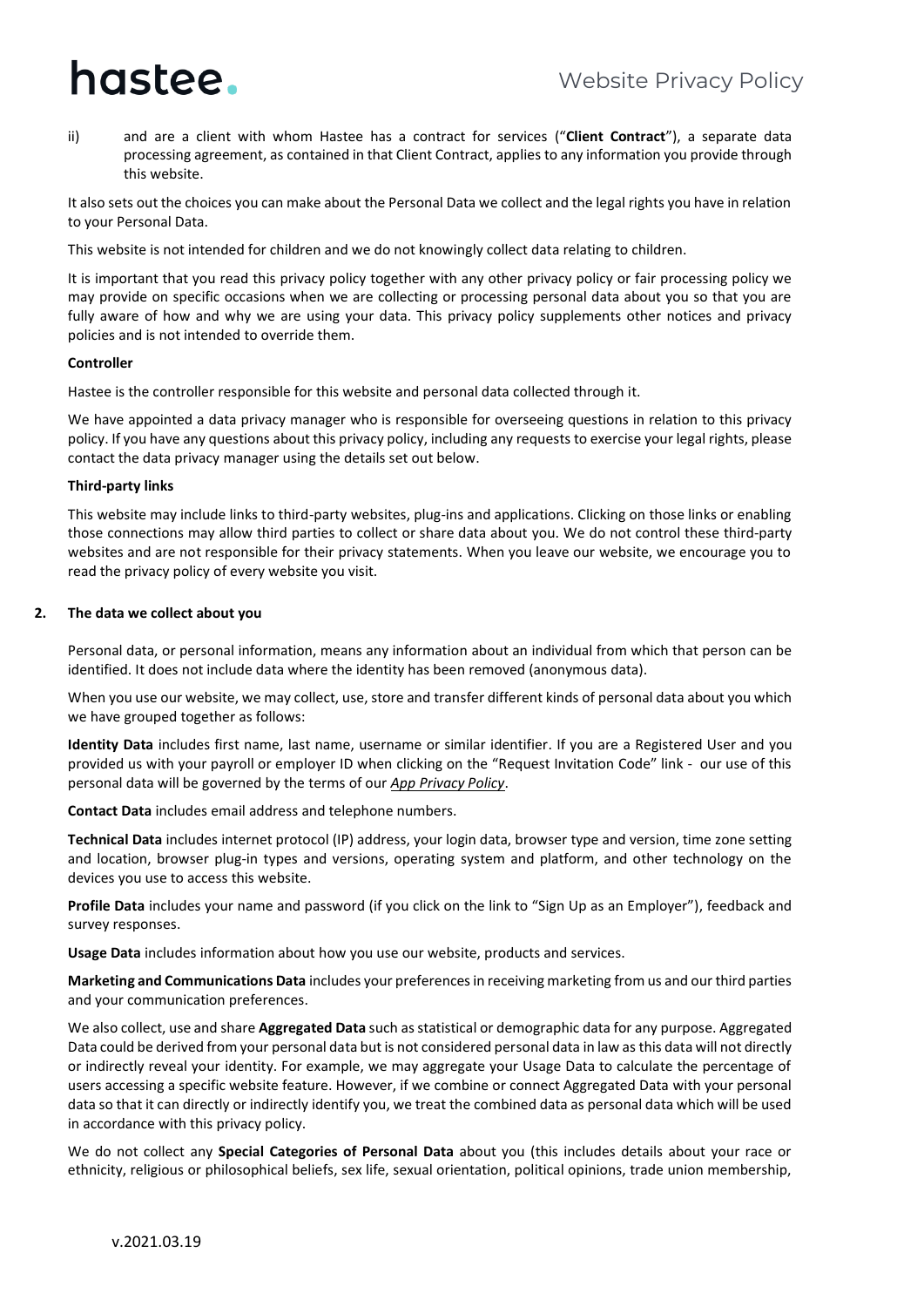information about your health, and genetic and biometric data). Nor do we collect any information about criminal convictions and offences.

#### <span id="page-2-0"></span>**3. How is your personal data collected?**

We use different methods to collect data from and about you including through:

- **Direct interactions.** You may give us your Identity and Contact Data by filling in forms or by corresponding with us by post, phone, email or otherwise. This includes personal data you provide when you:
	- o Express interest in our products or services;
	- o subscribe to our publications;
	- o request marketing to be sent to you;
	- o enter a competition, promotion or survey; or
	- o give us feedback or contact us.
- **Automated technologies or interactions.** As you interact with our website, we will automatically collect Technical Data about your equipment, browsing actions and patterns. We collect this personal data by using cookies and other similar technologies. We may also receive Technical Data about you if you visit other websites employing our cookies. Please see our *[cookie policy](https://www.hastee.com/cookie-policy/)* for further details.
- **Third parties or publicly available sources.** We will receive personal data about you from various third parties as set out below:
	- o Technical Data from analytics providers such as Google based outside the EU.

#### <span id="page-2-1"></span>**4. How we use your personal data**

We will only use your personal data when the law allows us to. Most commonly, we will use your personal data in the following circumstances:

- Where it is necessary for our legitimate interests (or those of a third party) and your interests and fundamental rights do not override those interests.
- Where we need to perform the contract we are about to enter into or have entered into with you.
- Where we need to comply with a legal obligation.

More about the types of lawful basis that we will rely on to process your personal data is set out at the Glossary in section 10 below.

Generally, we do not rely on consent as a legal basis for processing your personal data although we will get your consent before sending third party direct marketing communications to you via email or text message. You have the right to withdraw consent to marketing at any time by contacting us.

#### **Purposes for which we will use your personal data**

We have set out below, in a table format, a description of all the ways we plan to use your personal data, and which of the legal bases we rely on to do so. We have also identified what our legitimate interests are where appropriate.

Note that we may process your personal data for more than one lawful ground depending on the specific purpose for which we are using your data. Please contact us if you need details about the specific legal ground we are relying on to process your personal data where more than one ground has been set out in the table below.

| <b>Purpose/Activity</b>                                                                                            | Type of data                               | Lawful basis for processing including<br>basis of legitimate interest                                        |
|--------------------------------------------------------------------------------------------------------------------|--------------------------------------------|--------------------------------------------------------------------------------------------------------------|
| To facilitate and enable our<br>relationship with you as a prospective<br>client or register your interest in your | (a) Identity<br>(b) Contact<br>(c) Profile | Necessary for our legitimate interests<br>(for running our business and to<br>communicate with you regarding |
| employer becoming a Hastee customer                                                                                |                                            | service and updates)                                                                                         |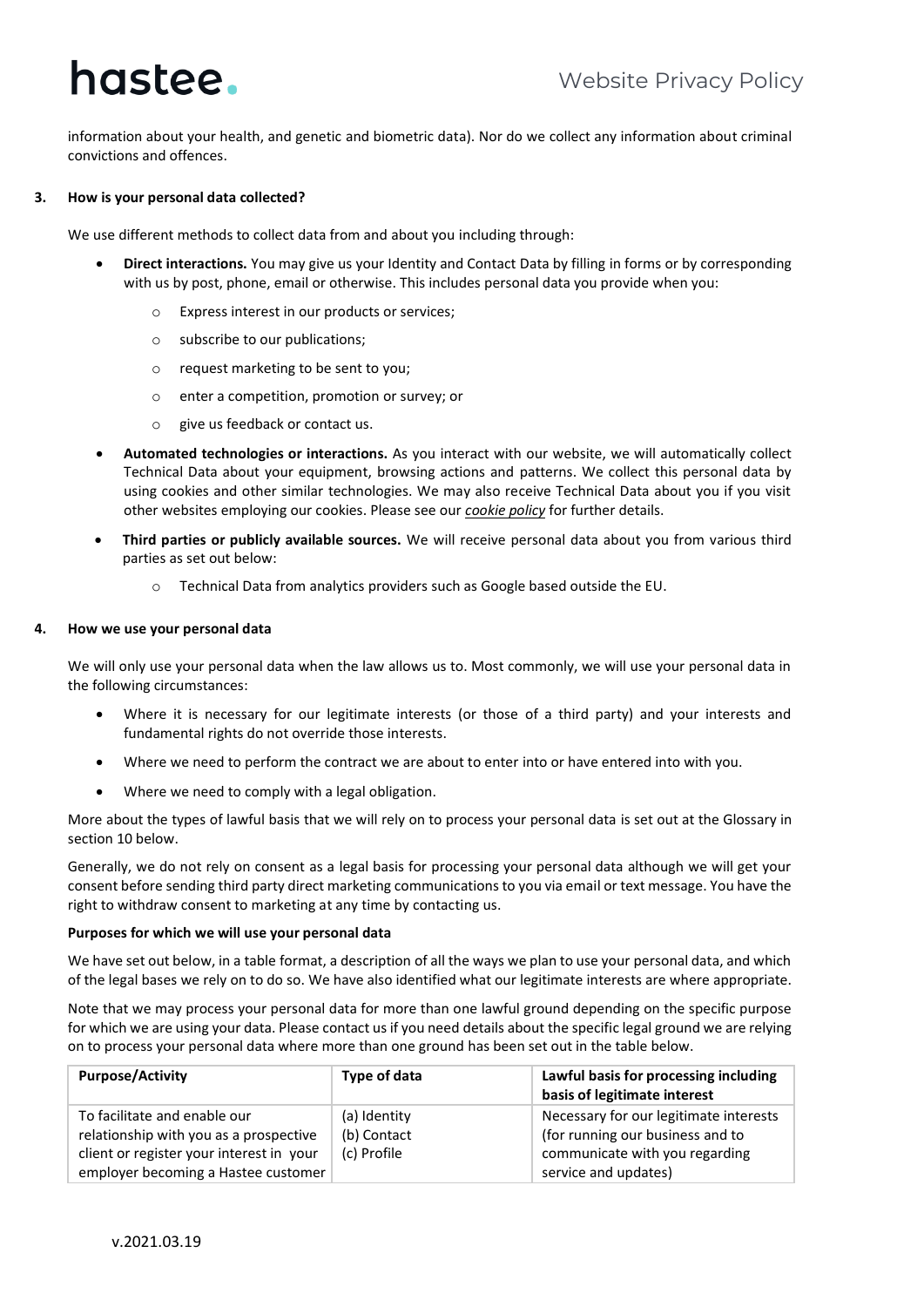|                                                                                                                                                                                                                     |                                                                                                                 | Performance of a contract with you                                                                                                                                                                                                                                                                             |
|---------------------------------------------------------------------------------------------------------------------------------------------------------------------------------------------------------------------|-----------------------------------------------------------------------------------------------------------------|----------------------------------------------------------------------------------------------------------------------------------------------------------------------------------------------------------------------------------------------------------------------------------------------------------------|
| To manage our relationship with you as<br>a user of our website which will<br>include:<br>(a) Notifying you about changes to our<br>terms or privacy policy<br>(b) Asking you to leave a review or take<br>a survey | (a) Identity<br>(b) Contact<br>(c) Profile<br>(d) Marketing and<br>Communications                               | (a) Performance of a contract with you<br>(b) Necessary to comply with a legal<br>obligation<br>(c) Necessary for our legitimate<br>interests (to keep our records updated<br>and to study how customers use our<br>products/services)                                                                         |
| To enable you to partake in a prize<br>draw, competition or complete a<br>survey                                                                                                                                    | (a) Identity<br>(b) Contact<br>(c) Profile<br>(d) Usage<br>(e) Marketing and<br>Communications                  | (a) Performance of a contract with you<br>(b) Necessary for our legitimate<br>interests (to study how customers use<br>our products/services, to develop<br>them and grow our business)                                                                                                                        |
| To administer and protect our business<br>and this website (including<br>troubleshooting, data analysis, testing,<br>system maintenance, support,<br>reporting and hosting of data)                                 | (a) Identity<br>(b) Contact<br>(c) Technical                                                                    | (a) Necessary for our legitimate<br>interests (for running our business,<br>provision of administration and IT<br>services, network security, to prevent<br>fraud and in the context of a business<br>reorganisation or group restructuring<br>exercise)<br>(b) Necessary to comply with a legal<br>obligation |
| To deliver relevant website content<br>and advertisements to you and<br>measure or understand the<br>effectiveness of the advertising we<br>serve to you                                                            | (a) Identity<br>(b) Contact<br>(c) Profile<br>(d) Usage<br>(e) Marketing and<br>Communications<br>(f) Technical | Necessary for our legitimate interests<br>(to study how customers use our<br>products/services, to develop them, to<br>grow our business and to inform our<br>marketing strategy)                                                                                                                              |
| To use data analytics to improve our<br>website, products/services, marketing,<br>customer relationships and<br>experiences                                                                                         | (a) Technical<br>(b) Usage                                                                                      | Necessary for our legitimate interests<br>(to define types of customers for our<br>products and services, to keep our<br>website updated and relevant, to<br>develop our business and to inform our<br>marketing strategy)                                                                                     |
| To make suggestions and<br>recommendations to you about goods<br>or services that may be of interest to<br>you                                                                                                      | (a) Identity<br>(b) Contact<br>(c) Technical<br>(d) Usage<br>(e) Profile<br>(f) Marketing and<br>Communications | Necessary for our legitimate interests<br>(to develop our products/services and<br>grow our business)                                                                                                                                                                                                          |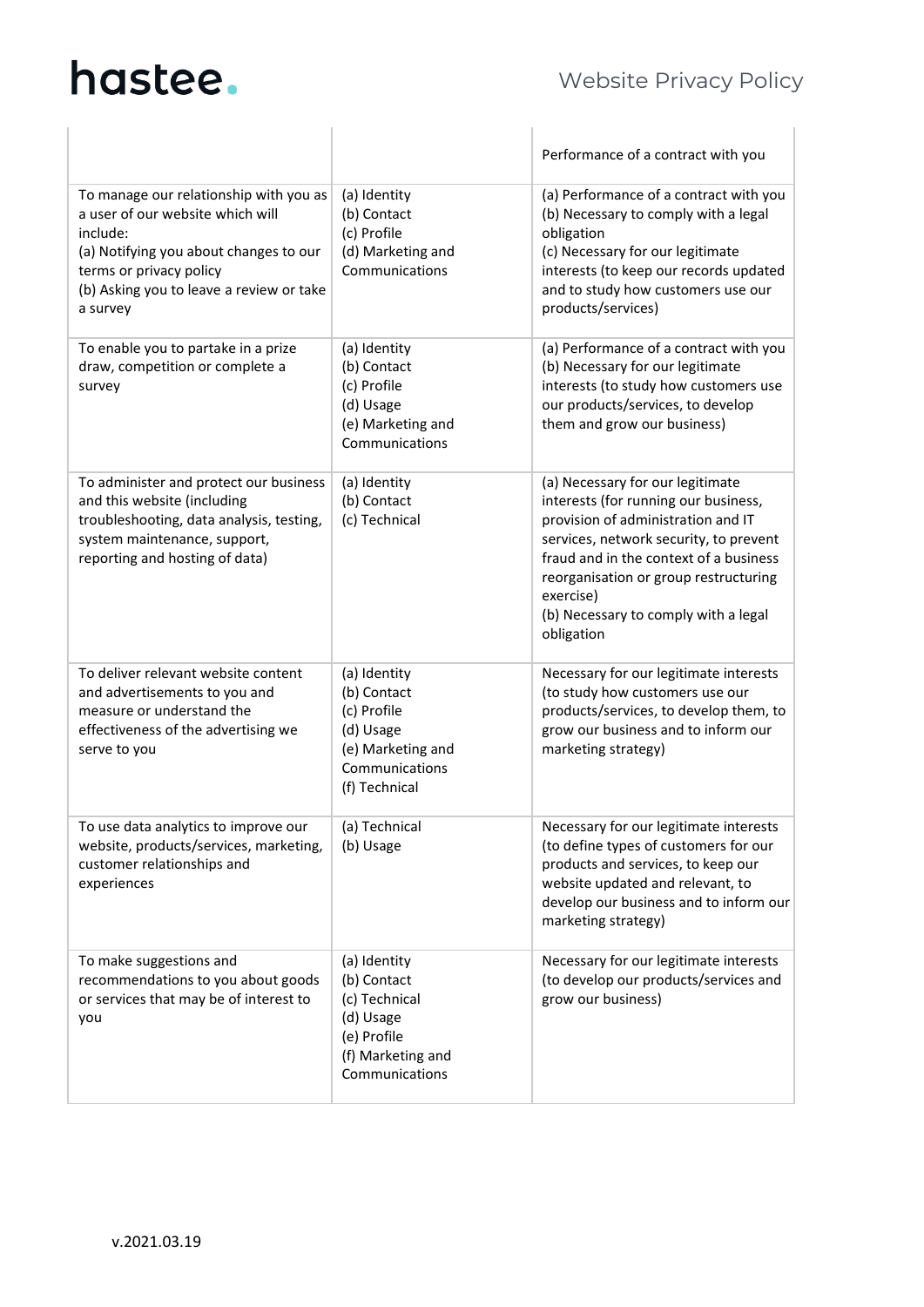#### **Marketing**

We strive to provide you with choices regarding certain personal data uses, particularly around marketing and advertising.

#### **Promotional offers from us**

We may use your Identity, Contact, Technical, Usage and Profile Data to form a view on what we think you may want or need, or what may be of interest to you. This is how we decide which products, services and offers may be relevant for you (we call this marketing).

You will receive marketing communications from us if you have requested information from us or expressed interest in receiving services from us and you have not opted out of receiving that marketing.

#### **Third-party marketing**

We will get your express opt-in consent before we share your personal data with any third party for marketing purposes.

#### **Opting out**

You can ask us or third parties to stop sending you marketing messages at any time by sending us an email to *[gdpr@hastee.com](mailto:gdpr@hastee.com)* or by following the opt-out links on any marketing message sent to you.

Where you opt out of receiving these marketing messages, this will not apply to personal data provided to us as a result of a service experience.

#### **Cookies**

You can set your browser to refuse all or some browser cookies, or to alert you when websites set or access cookies. If you disable or refuse cookies, please note that some parts of this website may become inaccessible or not function properly. For more information about the cookies we use, please see our *[cookie policy](https://www.hastee.com/cookie-policy/)*.

#### **Change of purpose**

We will only use your personal data for the purposes for which we collected it, unless we reasonably consider that we need to use it for another reason and that reason is compatible with the original purpose. If you wish to get an explanation as to how the processing for the new purpose is compatible with the original purpose, please contact us.

If we need to use your personal data for an unrelated purpose, we will notify you and we will explain the legal basis which allows us to do so.

Please note that we may process your personal data without your knowledge or consent, in compliance with the above rules, where this is required or permitted by law.

#### <span id="page-4-0"></span>**5. Disclosures of your personal data**

We may share your personal data with the parties set out below for the purposes set out in the table at section 4 above "Purposes for which we will use your personal data".

<span id="page-4-1"></span>We require all third party service providers to respect the security of your personal data and to process it in accordance with data protection law. We do not allow our third-party service providers to use your personal data for their own purposes and only permit them to process your personal data for specified purposes and in accordance with our instructions.

| <b>RECIPIENTS</b> | <b>CATEGORIES OF PERSONAL</b><br><b>DATA SHARED</b> | <b>REASON SHARED</b>                                      |
|-------------------|-----------------------------------------------------|-----------------------------------------------------------|
| Service Providers | Identity Data                                       | So that survey, hosting, analytics, search engine and     |
|                   | <b>Contact Data</b>                                 | other technical assistance providers can assist us in the |
|                   | <b>Financial Data</b>                               | improvement and optimisation of the Hastee website.       |
|                   | <b>Employment Data</b>                              |                                                           |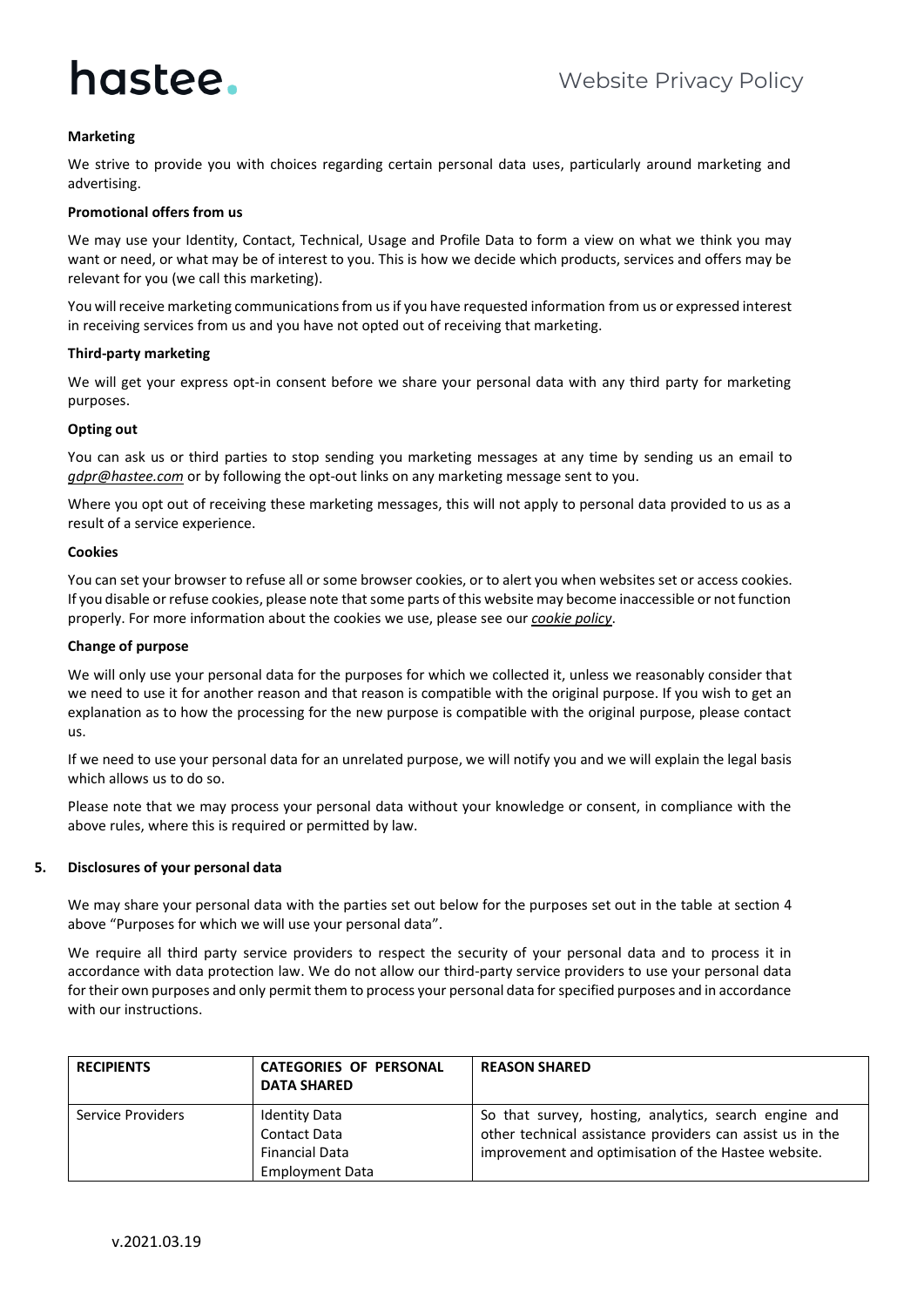

|                                            | <b>Transaction Data</b><br>Device Data<br>Aggregate Data<br><b>Usage Data</b>                                                                        | Survey companies are only permitted to use your<br>personal data to request a review from you in the context<br>of your use of the Hastee website. They may not use it for<br>any other purpose.                                                                                                                                                                                                                                                                                                                                                                                                                                                                                                                                        |
|--------------------------------------------|------------------------------------------------------------------------------------------------------------------------------------------------------|-----------------------------------------------------------------------------------------------------------------------------------------------------------------------------------------------------------------------------------------------------------------------------------------------------------------------------------------------------------------------------------------------------------------------------------------------------------------------------------------------------------------------------------------------------------------------------------------------------------------------------------------------------------------------------------------------------------------------------------------|
|                                            |                                                                                                                                                      | Our IT service providers provide us with software<br>development,<br>business<br>analyst<br>and<br>system<br>administration services.                                                                                                                                                                                                                                                                                                                                                                                                                                                                                                                                                                                                   |
| Advertising<br>and<br>remarketing networks | <b>Technical Data</b><br><b>Usage Data</b>                                                                                                           | Our website uses remarketing and conversion tracking<br>technologies provided by Google AdWords (for further<br>details about the Remarketing product we use, see here;<br>for the product's privacy policy, see here) and Facebook<br>Pixel (for further details about the Facebook product we<br>use, see here).                                                                                                                                                                                                                                                                                                                                                                                                                      |
|                                            |                                                                                                                                                      | This technology allows us to display targeted advertising<br>to users who have already visited our website when they<br>use the websites of the partner networks of Google and<br>Facebook across the internet. We may add similar<br>providers to those mentioned here in the future. Third-<br>party vendors, including Google and Facebook,<br>use cookies to serve you ads based on your visits to our<br>website. Please refer to our cookie policy for further<br>information about how these technologies are used on<br>our website.                                                                                                                                                                                            |
| Communication<br>Partners                  | Contact Data                                                                                                                                         | Our third-party partners provide live chat and facilitate<br>communication (like email, chat and phone), in order to<br>provide you with the full functionality of the Hastee<br>website.<br>They may ask for your name and email to provide                                                                                                                                                                                                                                                                                                                                                                                                                                                                                            |
| Professional advisers                      | <b>Identity Data</b><br><b>Contact Data</b><br>Device Data<br><b>Usage Data</b>                                                                      | assistance to you.<br>To our lawyers, bankers, consultants, auditors and<br>providers of banking, legal, insurance and accountancy<br>services if such disclosure is reasonably required to<br>comply with any legal obligation; to enforce any contract<br>entered into with you; to protect the rights, property or<br>safety of Hastee or our customers (including by<br>exchanging information with other organisations for the<br>purposes of fraud protection).                                                                                                                                                                                                                                                                   |
| Hastee<br>Group<br>Companies               | <b>Identity Data</b><br>Contact Data<br><b>Employment Data</b><br>Usage Data<br>Device Data<br>Aggregate Data<br><b>Location Data</b><br>Camera Data | We may share your information with our corporate<br>affiliates and associates (e.g., parent company, sister<br>companies, associated trust entities, subsidiaries, joint<br>ventures, or other companies under common control).<br>We have a legitimate business interest to share data with<br>our group as it allows us to better understand the<br>performance of our services and how to offer and<br>improve our product offerings across the group. It also<br>assists us with finding operational efficiencies (such as<br>financial efficiencies though sharing IT infrastructure),<br>making use of group level software solutions and<br>improving our technological offerings which form an<br>integral part of our Service. |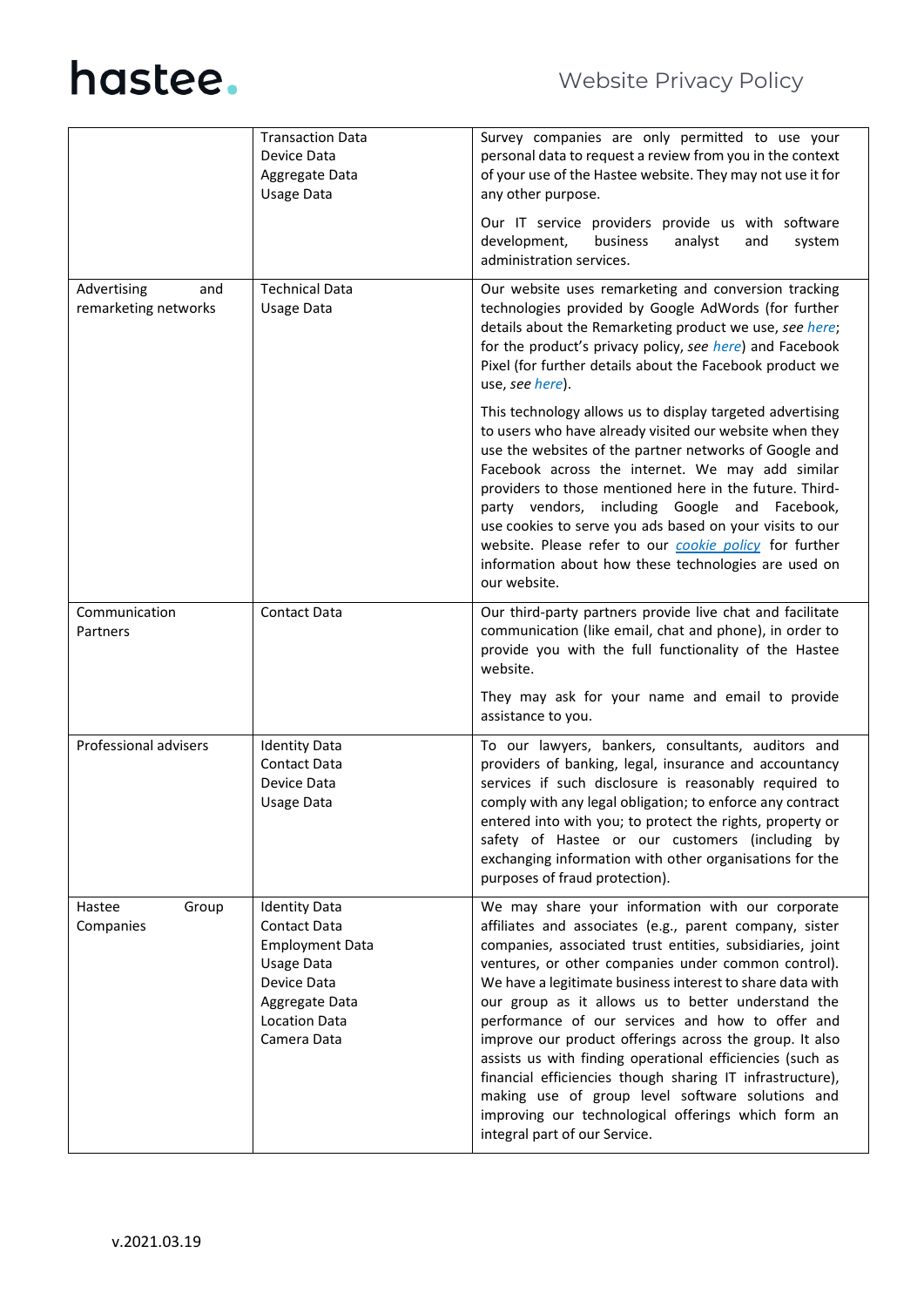

| Purchaser of Hastee<br>and/or any member of<br>the Hastee Group | <b>Identity Data</b><br><b>Contact Data</b><br>Usage Data<br>Device Data<br>Aggregate Data | Third parties to whom we may choose to sell, transfer or<br>merge parts of our business or our assets. Alternatively,<br>we may seek to acquire other businesses or merge with<br>them. If a change happens to our business, then the new<br>owners may use your personal data in the same way as<br>set out in this privacy policy. We will also share<br>information at the negotiation stage or in a bidding<br>process, as applicable.                                                                                                                                                                                                                                                                                                                                                                         |
|-----------------------------------------------------------------|--------------------------------------------------------------------------------------------|--------------------------------------------------------------------------------------------------------------------------------------------------------------------------------------------------------------------------------------------------------------------------------------------------------------------------------------------------------------------------------------------------------------------------------------------------------------------------------------------------------------------------------------------------------------------------------------------------------------------------------------------------------------------------------------------------------------------------------------------------------------------------------------------------------------------|
| Enforcement<br>Law<br>Agencies                                  | <b>Identity Data</b><br><b>Contact Data</b><br>Usage Data<br>Device Data<br>Aggregate Data | On the basis of the compliance with a legal obligation for<br>example if we are required to disclose information<br>pursuant to regulatory, employment, taxation, criminal,<br>terrorist financing and money laundering<br>law<br>requirements.                                                                                                                                                                                                                                                                                                                                                                                                                                                                                                                                                                    |
| Legal, civil or business<br>affairs                             | <b>Identity Data</b><br><b>Contact Data</b><br>Usage Data<br>Device Data<br>Aggregate Data | We may disclose information when we believe disclosure is<br>appropriate to comply with the law, to enforce or apply<br>applicable terms and conditions and other agreements, or to<br>protect our rights, property or safety or the rights, property<br>or safety of our affiliates, users, or third parties. For example,<br>we may disclose information in response to subpoenas,<br>arbitration proceedings, warrants, or court orders, or in<br>connection with any legal process, or to comply with<br>relevant laws. We may also share information in order to<br>establish or exercise our rights, to defend against a legal<br>claim, to investigate, prevent, or take action regarding<br>possible illegal activities, suspected fraud, safety of person<br>or property, or a violation of our policies. |

#### **6. International transfers**

<span id="page-6-0"></span>For the purposes of this section the following definitions apply:

**European Data Protection Laws** means any and all applicable laws relating to the processing of personal data and privacy applicable in the EEA, including applicable guidance and codes of practice issued by the European Commission or any other supervisory authority and including, to the extent applicable, the GDPR.

**GDPR** means Regulation (EU) 2016/679 of the European Parliament and the Council of 27 April 2016 on the protection of natural persons with regard to the processing of personal data and on the free movement of such data and any legislation that amends, re-enacts, replaces or supplements it.

**UK Data Protection Laws** means any and all applicable laws relating to the processing of personal data and privacy applicable in the UK, including applicable guidance and codes of practice issued by the UK Information Commissioner or any other supervisory authority and including, to the extent applicable, the Data Protection Act 2018, the Regulation of Investigatory Powers Act 2000, the Privacy and Electronic Communications (EC Directive) Regulations 2003 (SI 2426/2003), any domestic data protection laws and any national legislation that amends, re-enacts, replaces or supplements the GDPR in the UK as a consequence of its withdrawal from the European Union.

The Personal Data that we obtain about you is stored on third party servers. We process such Personal Data on servers located both within the United Kingdom and outside the United Kingdom, in the European Economic Area. In connection with any transfers of your Personal Data, we endeavour to ensure that the entities or people to whom we provide Personal Data hold it subject to appropriate safeguards and controls. Whenever we transfer your Personal Data:

i) out of the United Kingdom to countries that have not been deemed to provide an adequate level of protection for Personal Data by the United Kingdom, we will ensure a similar degree of protection is afforded to it by implementing the following safeguards: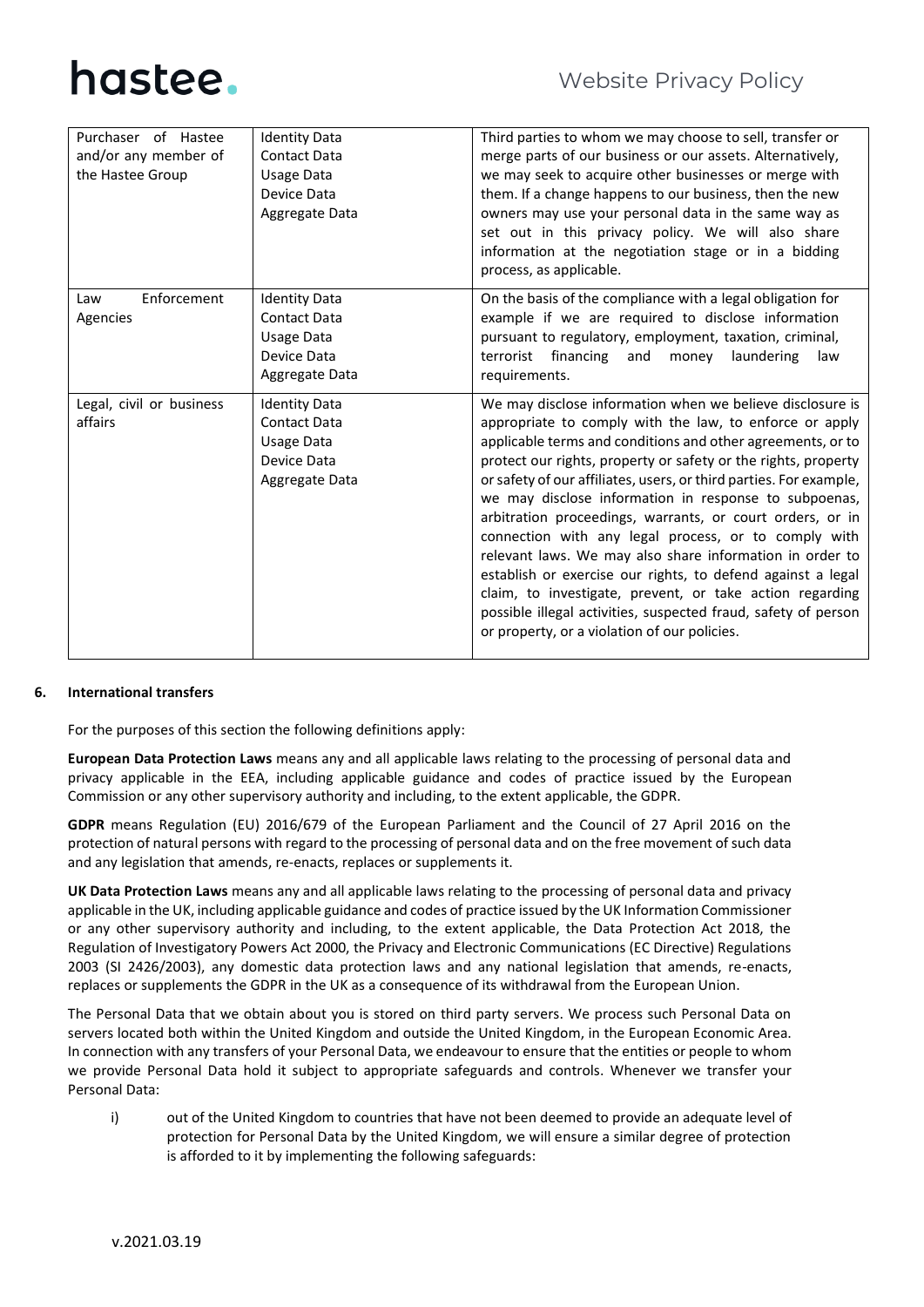- Transfers of Personal Data will only take place where the organization receiving the Personal Data has provided us with adequate safeguards and subject to a written agreement, in line with the requirements of UK Data Protection Laws applicable to processors and Personal Data transfers. We will use specific contracts approved by the UK Government to give Personal Data the same protection as it has in the United Kingdom.
- ii) out of Europe to countries that have not been deemed to provide an adequate level of protection for Personal Data by the European Commission, we will ensure a similar degree of protection is afforded to it by implementing the following safeguards:
	- Transfers of Personal Data will only take place where the organization receiving the Personal Data has provided us with adequate safeguards and subject to a written agreement, in line with the requirements of European Data Protection Laws applicable to processors and Personal Data transfers. We use specific contracts approved by the European Commission, which give Personal Data the same protection it has in Europe. For further details, see European Commission: Model contracts for the transfer of Personal Data to third countries.

#### **7. Data security**

The transmission of information by the internet is not completely secure. Although we will endeavour to protect your personal data, we cannot guarantee the security of your data transmitted via the Hastee website; any transmission is at your own risk. Once we have received your information, we will use security features to try to prevent unauthorised access.

We have put in place appropriate security measures to prevent your personal data from being accidentally lost, used or accessed in an unauthorised way, altered or disclosed. We limit access to your personal data to those employees and other staff who have a business need to have such access. They will only process your personal data on our instructions and they are subject to a duty of confidentiality.

We have put in place procedures to deal with any suspected personal data breach and will notify you and any applicable regulator of a breach where we are legally required to do so.

#### <span id="page-7-0"></span>**8. Data retention**

#### **How long will you use my personal data for?**

We will only retain your personal data for as long as reasonably necessary to fulfil the purposes we collected it for, including for the purposes of satisfying any legal, regulatory, tax, accounting or reporting requirements. We may retain your personal data for a longer period in the event of a complaint or if we reasonably believe there is a prospect of litigation in respect to our relationship with you.

To determine the appropriate retention period for personal data, we consider the amount, nature and sensitivity of the personal data, the potential risk of harm from unauthorised use or disclosure of your personal data, the purposes for which we process your personal data and whether we can achieve those purposes through other means, and the applicable legal, regulatory, tax, accounting or other requirements.

In some circumstances you can ask us to delete your data: see your legal rights below for further information.

In some circumstances we will anonymise your personal data (so that it can no longer be associated with you) for research or statistical purposes, in which case we may use this information indefinitely without further notice to you.

#### <span id="page-7-1"></span>**9. Your legal rights**

Under certain circumstances, you have rights under data protection laws in relation to your personal data. In order to exercise any of these rights, you can contact us by using the contact information provided at the end of this Privacy Policy.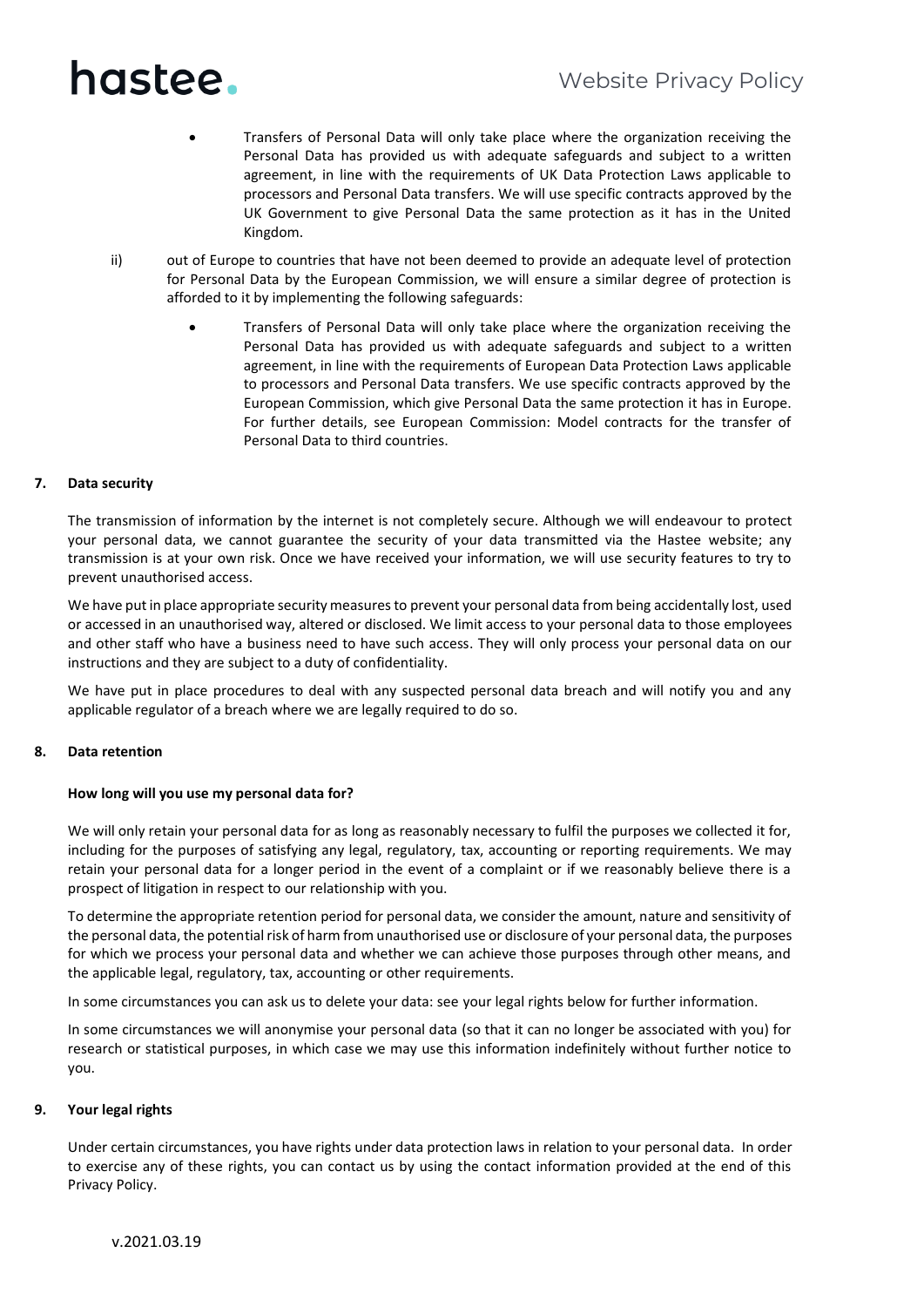#### You have the right to:

**Request access to your personal data (commonly known as a "data subject access request").** You may request access to your Personal Data by contacting us using the contact information provided at the end of this Privacy Policy. If permitted, and required by law, we will grant you reasonable access to the data that we have about you. This enables you to check that we are lawfully processing it.

**Request correction of the personal data that we hold about you.** This enables you to have any incomplete or inaccurate data we hold about you corrected, though we may need to verify the accuracy of the new data you provide to us.

**Request erasure of your personal data.** This enables you to ask us to delete or remove personal data where there is no good reason for us continuing to process it. You also have the right to ask us to delete or remove your personal data where you have successfully exercised your right to object to processing (see below), where we may have processed your information unlawfully or where we are required to erase your personal data to comply with local law. Note, however, that we may not always be able to comply with your request of erasure for specific legal reasons which will be notified to you, if applicable, at the time of your request.

**Object to processing of your personal data where we are relying on a legitimate interest (or those of a third party) and there is something about your particular situation which makes you want to object to processing on this ground as you feel it impacts on your fundamental rights and freedoms.** You also have the right to object where we are processing your personal data for direct marketing purposes. In some cases, we may demonstrate that we have compelling legitimate grounds to process your information which override your rights and freedoms.

**Request restriction of processing of your personal data.** This enables you to ask us to suspend the processing of your personal data in the following scenarios:

- (a) if you want us to establish the data's accuracy;
- (b) where our use of the data is unlawful but you do not want us to erase it;
- (c) where you need us to hold the data even if we no longer require it as you need it to establish, exercise or defend legal claims; and/or
- (d) you have objected to our use of your data but we need to verify whether we have overriding legitimate grounds to use it.

**Request the transfer of your personal data to you or to a third party.** We will provide to you, or a third party you have chosen, your personal data in a structured, commonly used, machine-readable format. Note that this right only applies to automated information which you initially provided consent for us to use or where we used the information to perform a contract with you.

Withdraw consent at any time where we are relying on consent to process your personal data. However, this will not affect the lawfulness of any processing carried out before you withdraw your consent. If you withdraw your consent, we may not be able to provide certain products or services to you. We will advise you if this is the case at the time you withdraw your consent.

#### **10. GLOSSARY**

#### **LAWFUL BASIS**

- **Legitimate Interest** means the interest of our business in conducting and managing our business to enable us to give you the best service/product and the best and most secure experience. We make sure we consider and balance any potential impact on you (both positive and negative) and your rights before we process your personal data for our legitimate interests. We do not use your personal data for activities where our interests are overridden by the impact on you (unless we have your consent or are otherwise required or permitted to by law). You can obtain further information about how we assess our legitimate interests against any potential impact on you in respect of specific activities by contacting us.
- **Performance of Contract** means processing your data where it is necessary for the performance of a contract to which you are a party or to take steps at your request before entering into such a contract.